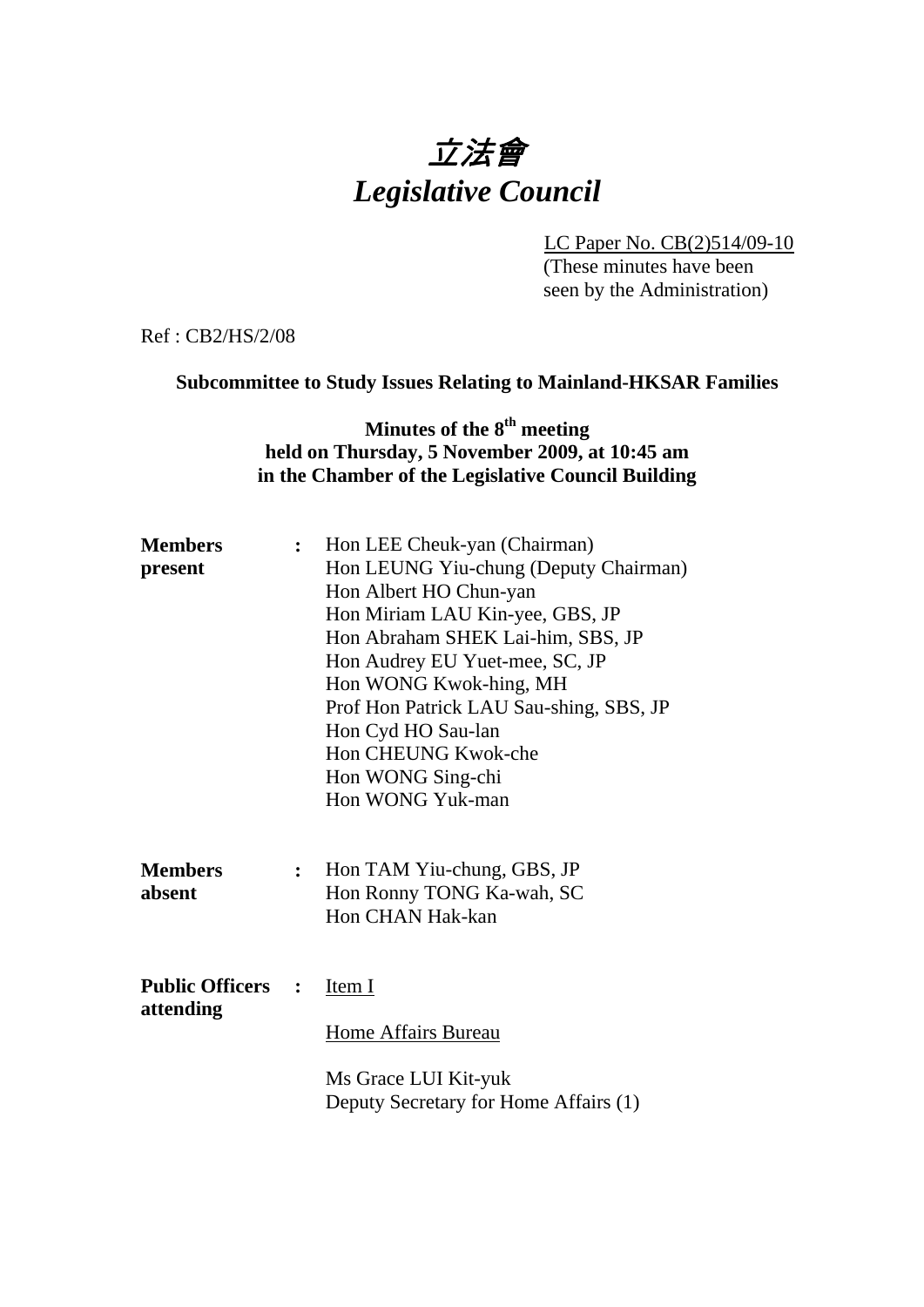|                                     |                | <b>Security Bureau</b><br>Mr Alan LO Ying-ki<br>Principal Assistant Secretary for Security                                                                                                                                                                                                                                                                                                                                                  |
|-------------------------------------|----------------|---------------------------------------------------------------------------------------------------------------------------------------------------------------------------------------------------------------------------------------------------------------------------------------------------------------------------------------------------------------------------------------------------------------------------------------------|
|                                     |                | <b>Immigration Department</b><br>Mr CHAN Man-lang<br><b>Assistant Director of Immigration</b>                                                                                                                                                                                                                                                                                                                                               |
| <b>Deputations</b><br>by invitation | $\ddot{\cdot}$ | Item I<br>Mission to New Arrivals Ltd.<br>Rev. LEUNG Yau-tung<br><b>General Secretary</b><br>Justice and Peace Commission of the Hong Kong Catholic<br>Diocese<br>Miss Jackie HUNG<br>Project Officer<br><u>爭取子女居港權家長協會</u><br>Mr LIN Tao-cheng<br><b>Hong Kong Christian Institute</b><br>Mr LEE Ling-hon<br><b>Programme Secretary</b><br><b>New Arrival Women League</b><br>Ms YEUNG Mei<br>Chairman<br>關注中港家庭權利聯席<br>Mr TSANG Koon-wing |
|                                     |                | Member                                                                                                                                                                                                                                                                                                                                                                                                                                      |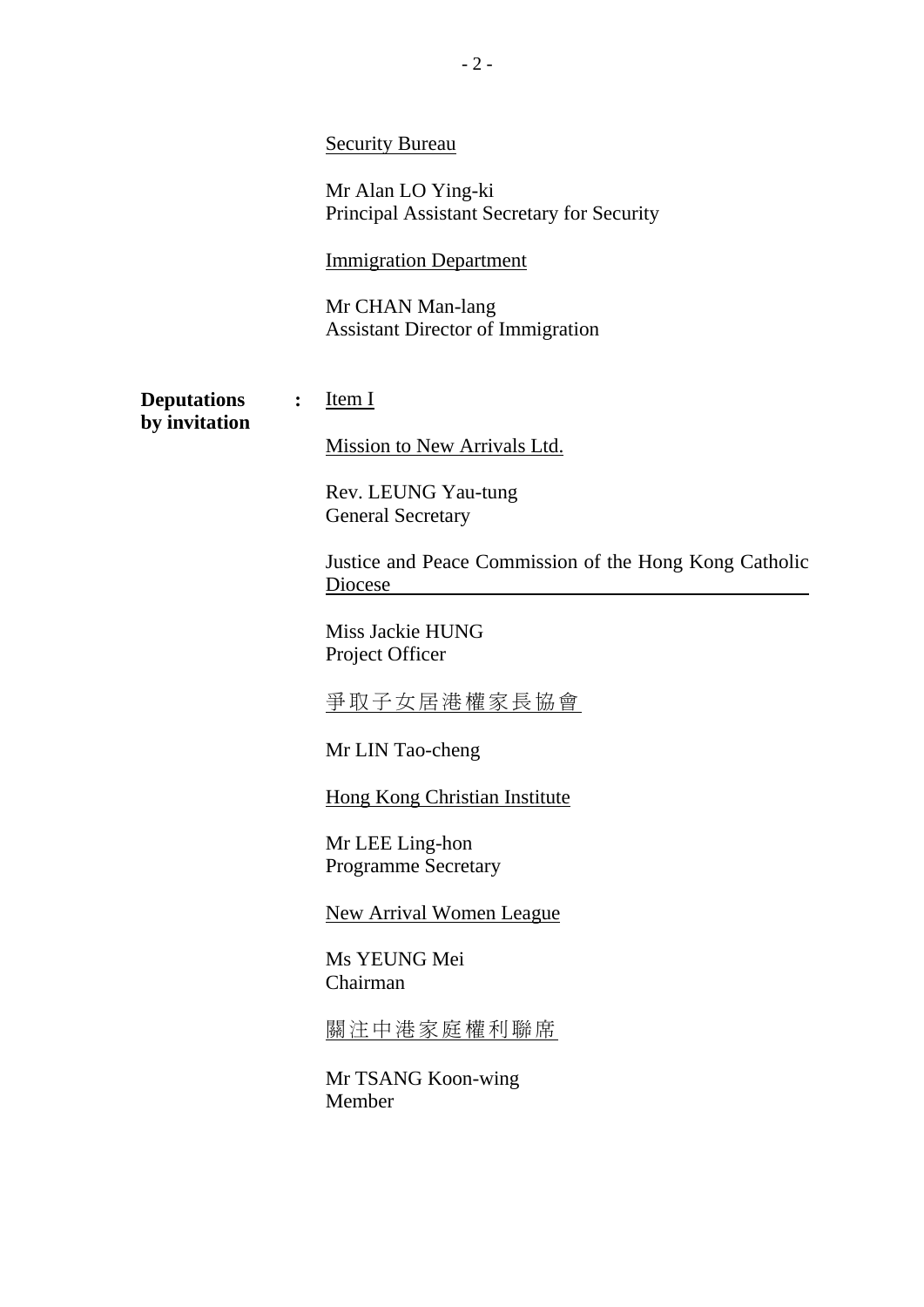| Mainland-Hong Kong Families Rights Association |  |  |
|------------------------------------------------|--|--|
|                                                |  |  |

Ms LIANG Caili Member

Hong Kong Association for the Survivors of Women Abuse (Kwan Fook)

Ms LIU Ngan-fung Chairperson

居留權大學

Mr CHU Yuen-tao

Christian Action

Ms Carol LEE Wing-chong Manager, Social Services Department

**Coalition of Population Policy Concerned Group** 

Miss CHOW Ching Member

風雨同路

阿宝 Member

**The Association for Family Reunions** 

Mr CHEN Jian-wen Chairman

| <b>Clerk</b> in   | : Miss Betty MA               |
|-------------------|-------------------------------|
| <b>Attendance</b> | Chief Council Secretary (2) 4 |

**Staff in :** Miss Florence WONG Attendance Senior Council Secretary (2) 5

> Miss Maggie CHIU Legislative Assistant (2) 4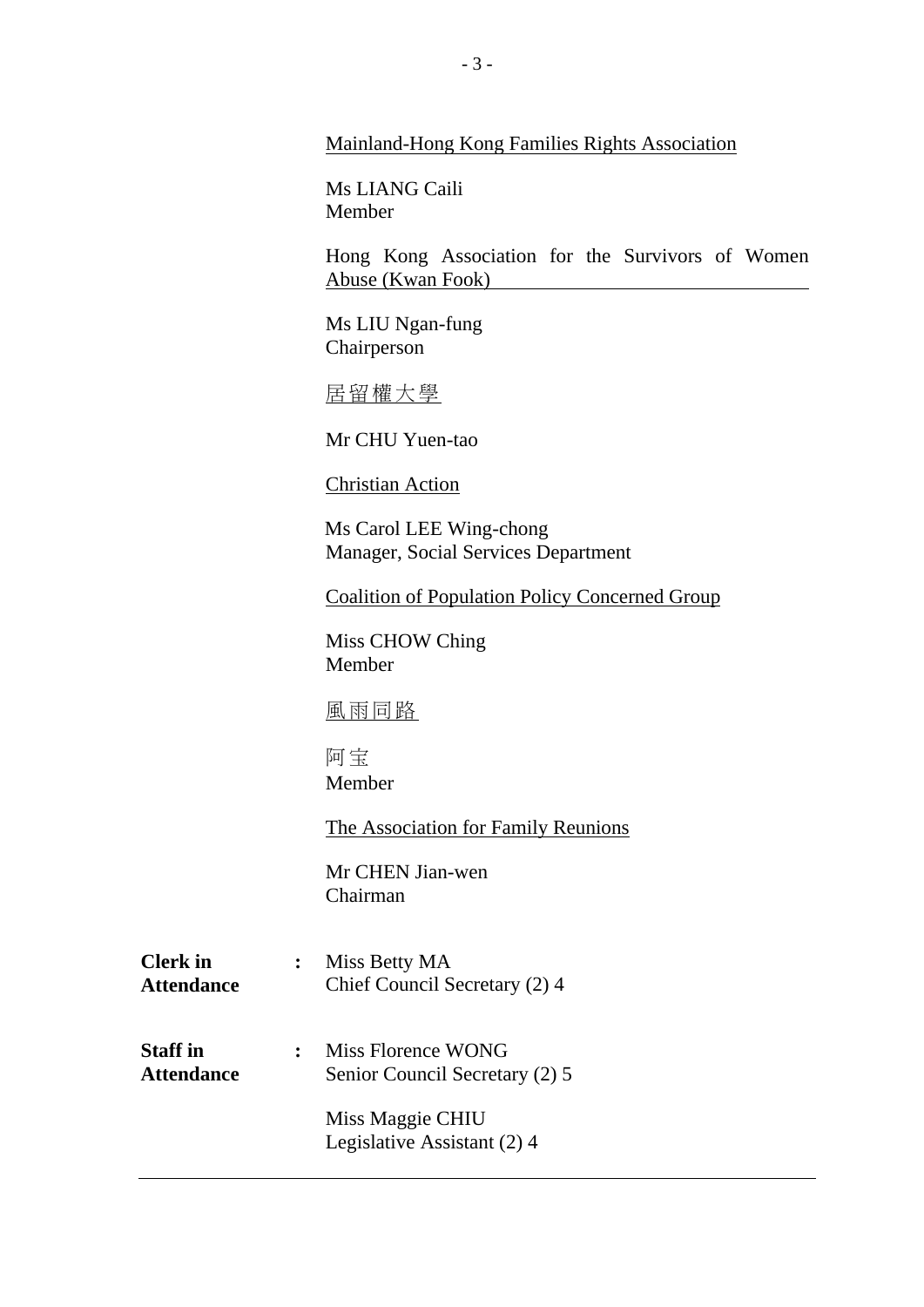Action

### **I. Immigration policy relating to Mainland-HKSAR families**  [LC Paper Nos. CB(2)145/09-10(01), CB(2)207/09-10(01) to (02), CB(2)221/09-10(01) and CB(2)1792/08-09(01)]

1. The Subcommittee deliberated (index of proceedings attached at **Annex**).

2. The Subcommittee received views from 13 deputations on the Administration's preliminary responses to the suggestions of the Subcommittee on immigration arrangements relating to Mainland-HKSAR families as set out in its paper (LC Paper No. CB(2)1792/08-09(01)).

3. In the light of the views expressed by the deputations, members made the following points –

- (a) it was regrettable that no concrete progress had been reported in respect of the suggestions of opening a channel under the One Way Permit (OWP) Scheme for Mainland single mothers with young children in Hong Kong and allowing more than one Mainland adult child to come to Hong Kong to take care of their unsupported parent(s) aged 60 or above;
- (b) the Administration should provide more details of the new policy initiative to be implemented to cater for Mainland adult children of Macao residents to settle in the Macao Special Administration Region (MSAR) and its applicability to Hong Kong, and clarify about the media reports on the age limit imposed on Mainland adult children when making such application;
- (c) the Administration should actively discuss with the Mainland authorities to further shorten the OWP waiting time for separated spouses from currently four years to three years;
- (d) noting from the media reports about the new arrangements under the Two Way Permit (TWP) Scheme in respect of the multiple entries with validity of one year for "visiting relatives" exit endorsements, the Administration should clarify whether Mainland single mothers with young children in Hong Kong and Mainland adult children with old parents in Hong Kong fell into the category of "special circumstances" under the new arrangements;
- (e) the Administration should consider, within its remit, exercising discretion to extend the duration of stay of Mainland mothers on TWPs whose endorsements would soon expire so that they could stay at Hong Kong until the new arrangements on one-year multiple-entry "visiting relatives" exit endorsements came into effect; and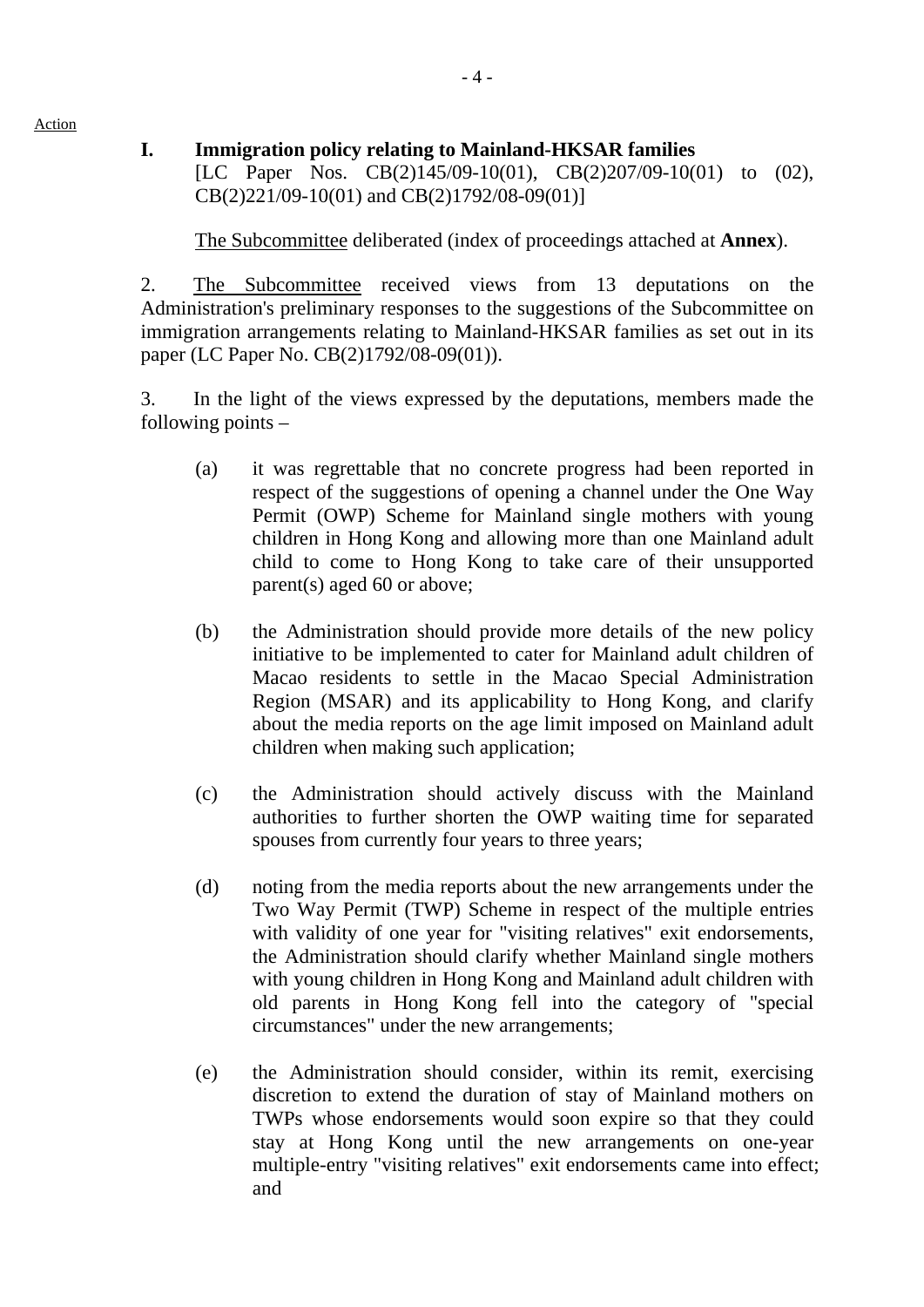(f) the Administration should give an account of its discussion with the Mainland authorities on the Subcommittee's suggestions on immigration arrangements relating to the Mainland-HKSAR families.

4. The Administration presented its paper CB(2)145/09-10(01) and made the following responses –

- (a) it had reflected the suggestions of the Subcommittee to the Mainland authorities. The Secretary for Security had exchanged views with the officials of the Public Security Bureau of the Mainland on the matter during his visit to Beijing in September 2009, and officials of the Security Bureau and the Immigration Department had also liaised with the relevant Mainland authorities. As the exchanges with the Mainland authorities were on-going, the HKSAR Government was not in a position to provide conclusive response to the suggestions at this juncture:
- (b) the Central Government had indicated to the HKSAR Government that the policy initiative to be implemented to cater for Mainland adult children of Macao residents to settle in MSAR, in general, would be applicable to Hong Kong. The arrangements were yet to be finalized and announced. The claims or reports that only Mainland adult children of Macau residents aged below 22 were eligible for such application were speculations only;
- (c) the new arrangements for multiple-entry "visiting relatives" exit endorsements with validity for one year would be implemented in late December 2009. While the details were yet to be finalized, to its understanding, Mainland residents with spouses and young children in Hong Kong could apply for such exit endorsements. Other types of applicants such as Mainland single mothers whose spouses (who were Hong Kong residents) were dead or they were divorced, and with young children in Hong Kong would be considered on individual merits. It would reflect members' views to the Mainland authorities regarding the applicability of such arrangements to Mainland adult children with unsupported old parents in Hong Kong;
- (d) the Administration had from time to time exercised discretion to allow TWP holders to extend their limits of stay having regard to individual circumstances. Each case was considered on its own merits;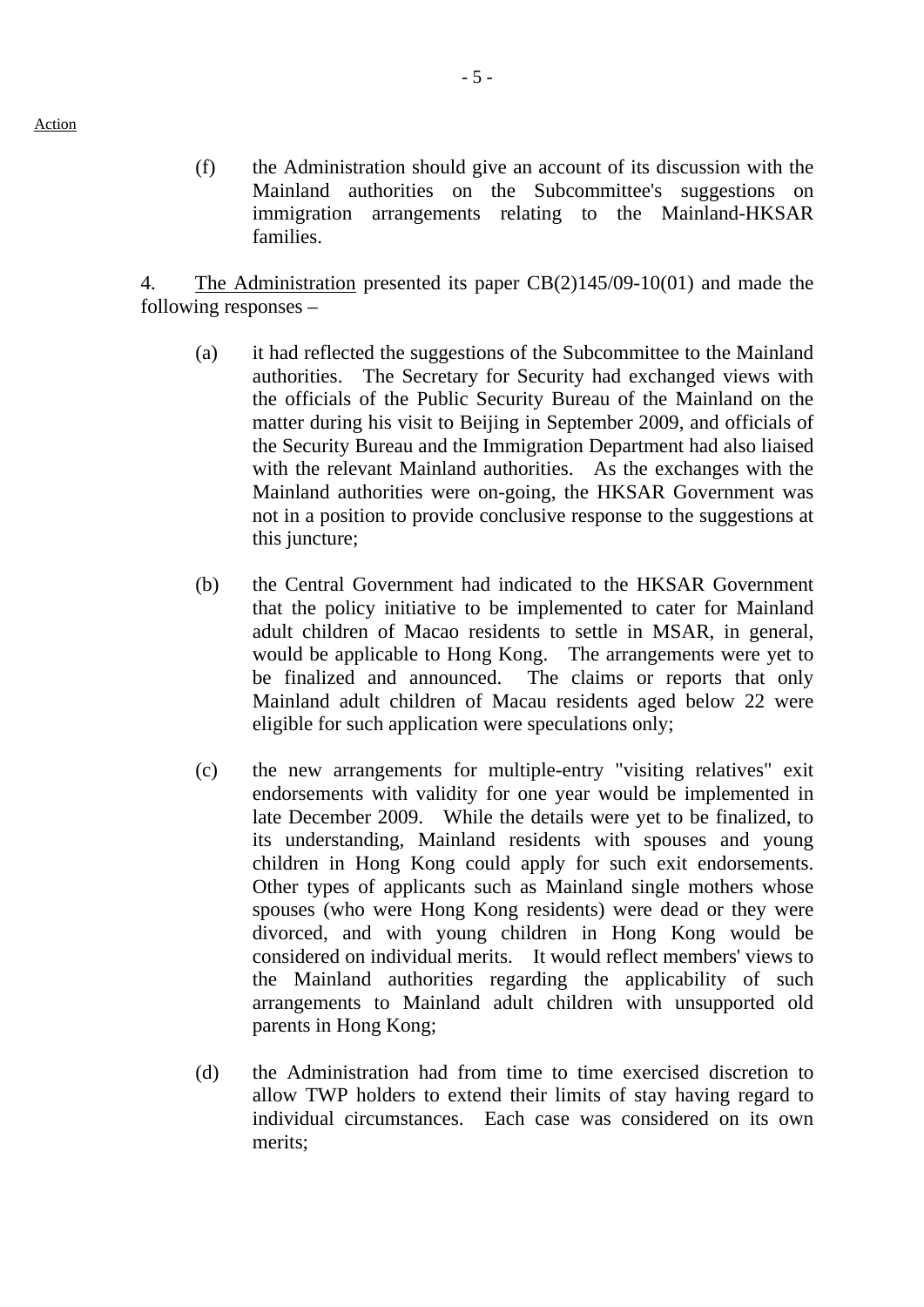- (e) as far as OWPs were concerned, the waiting time for separated Guangdong spouses had been shortened from six to seven years prior to 2005 to four years currently. Taking into account that the average utilisation of OWPs had been as high as 140 from January to September 2009, the idea of further shortening the waiting time required thorough consideration; and
- (f) opening a channel for Mainland single mothers to settle in Hong Kong was a complicated issue that required further consideration, whereas allowing the second Mainland adult child to come to Hong Kong to take care of their unsupported parent(s) should be dealt with in the light of the new arrangements pertaining to Mainland adult children, of which the details were yet to be finalised.

#### Follow-up actions

- Admin  $5.$  The Administration was requested to  $-$ 
	- (a) give an account of its discussion with Mainland authorities on the recommendations of the Subcommittee, including the rank of the responsible officials of HKSAR Government and the Mainland authorities;
	- (b) provide a breakdown of the up-to-date daily utilisation rate of OWP quotas; and
	- (c) provide, as far as practicable, information on the number of cases in which discretion was granted to approve Mainland single mothers with young children in Hong Kong to settle in Hong Kong.
	- 6. Ms Audrey EU moved the following motion tabled at the meeting –

"That this Subcommittee requests Mr Ambrose LEE Siu-kwong, Secretary for Security, to immediately set up a joint liaison working group with the Mainland authorities pursuant to paragraph 15(h) of LC Paper No. CB(2)1792/08-09(01) to hold regular meetings to follow up the eight recommendations contained in the Subcommittee paper, and revert to this Subcommittee or the Legislative Council on the progress." (Translation)

7. The Chairman put the motion to vote. All the members present at the meeting voted for the motion. The Chairman declared that the motion was carried.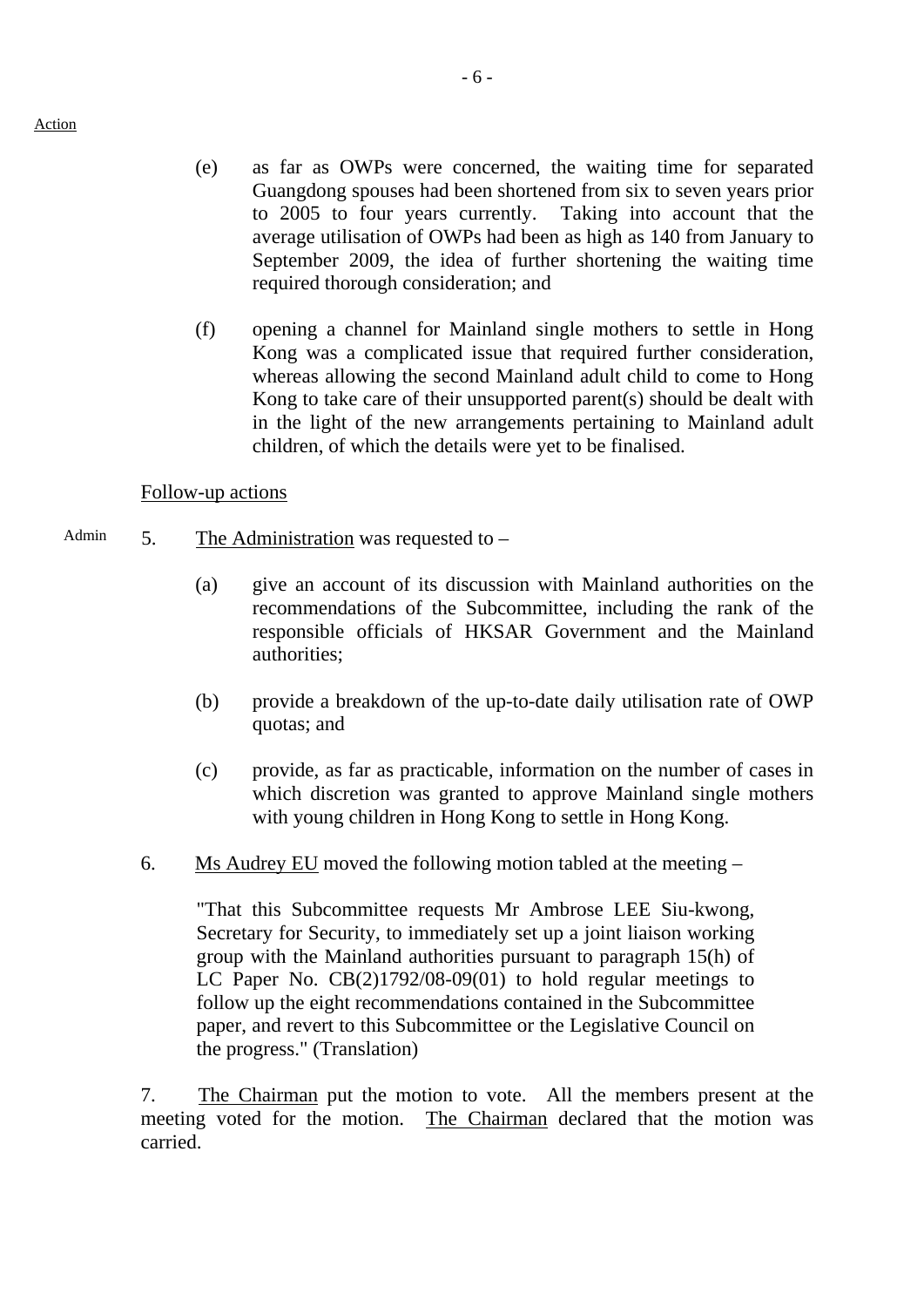8. Members noted that the Administration would further exchange views with the Mainland authorities and would revert to the Subcommittee on further developments relating to the recommendations of the Subcommittee in early 2010.

#### **II. Any other business**

9. Members agreed to discuss the arrangements for cross-boundary students at the next meeting to be held on 7 December 2009.

10. The Chairman advised that in accordance with House Rule 26(c), a subcommittee should complete its work within 12 months of its commencement and report to the House Committee. Since there were some outstanding issues to be followed up or discussed by the Subcommittee, it was envisaged that the Subcommittee would need to continue its work in the 2009-2010 session. Members agreed to discuss the need for the continuation of work of the Subcommittee at the next meeting.

11. Members also agreed that the Chief Secretary for Administration (CS) should be invited to attend a future meeting to discuss the population policy and obstetric service arrangements for Mainland women whose spouses were Hong Kong residents. The Administration would convey to CS for consideration.

12. There being no other business, the meeting ended at 12:43 pm.

Council Business Division 2 Legislative Council Secretariat 9 December 2009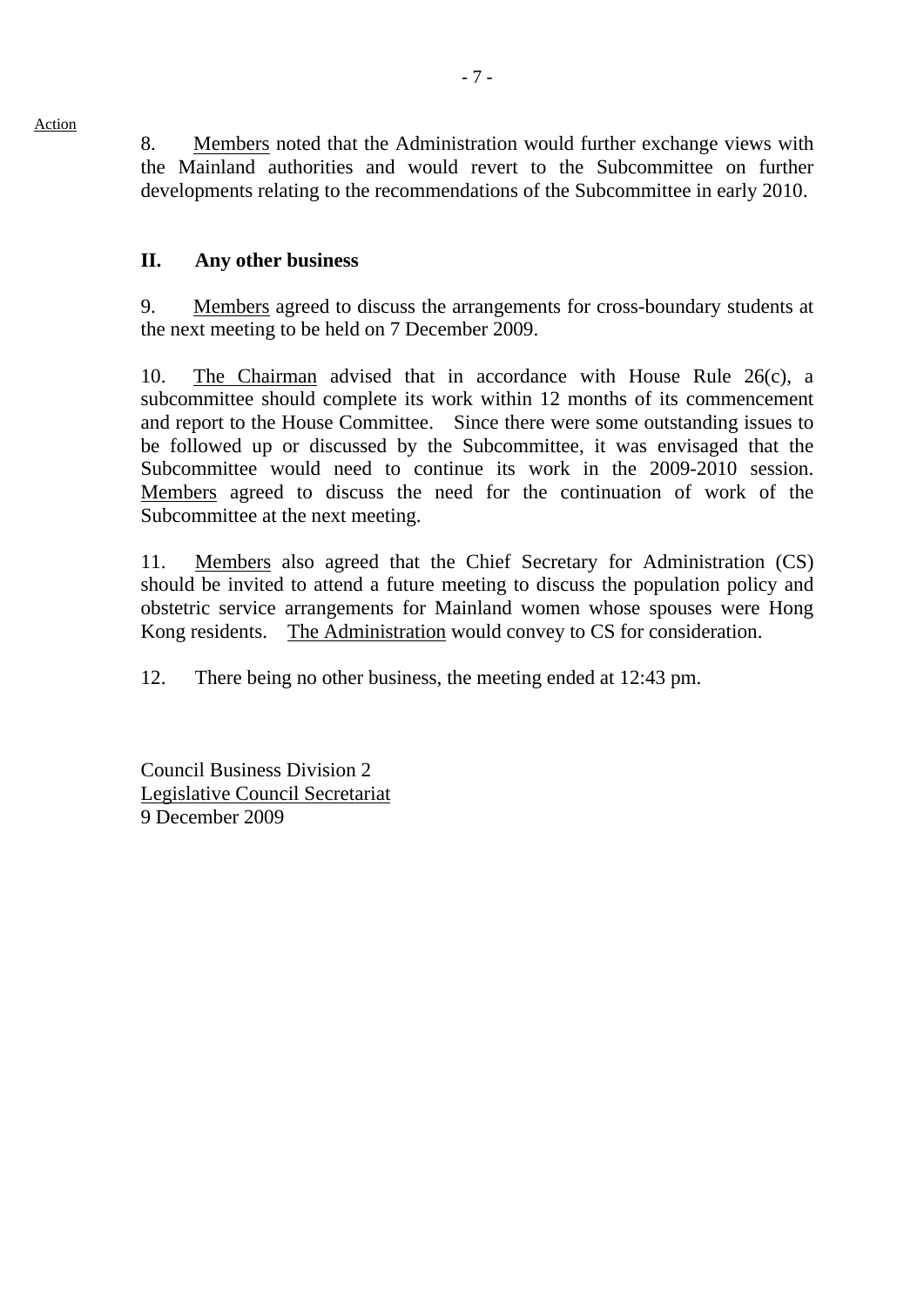#### **Proceedings of the 8th meeting of the Subcommittee to Study Issues Relating to Mainland-HKSAR Families on Thursday, 5 November 2009, at 10:45 am in the Chamber of the Legislative Council Building**

| <b>Time marker</b>                                                         | Speaker(s)                                                           | Subject(s)                                                                                                                                                                                                                                                                                                                                                                                                                                                                                                            | <b>Action</b><br>required |  |  |
|----------------------------------------------------------------------------|----------------------------------------------------------------------|-----------------------------------------------------------------------------------------------------------------------------------------------------------------------------------------------------------------------------------------------------------------------------------------------------------------------------------------------------------------------------------------------------------------------------------------------------------------------------------------------------------------------|---------------------------|--|--|
| Agenda item I - Immigration policy relating to Mainland-Hong Kong families |                                                                      |                                                                                                                                                                                                                                                                                                                                                                                                                                                                                                                       |                           |  |  |
| $000000 - 000543$                                                          | Chairman                                                             | Opening remarks                                                                                                                                                                                                                                                                                                                                                                                                                                                                                                       |                           |  |  |
| 000544 - 001229                                                            | Administration                                                       | Briefing by the Administration on the preliminary<br>responses to suggestions of the Subcommittee on<br>immigration<br>arrangements<br>relating<br>to<br>Mainland-HKSAR<br>families<br>[LC]<br>Paper<br>No.<br>$CB(2)145/09-10(01)]$                                                                                                                                                                                                                                                                                  |                           |  |  |
| 001230 - 001658                                                            | Chairman<br><b>Mission to New Arrivals</b><br>Ltd.                   | Concern about the difficulties faced by the Mainland<br>single mothers whose children were Hong Kong<br>residents and request for information on the number of<br>these Mainland single mothers who visited Hong Kong<br>on the strength of Two Way Permits (TWPs) and<br>opening a channel for them to apply for One Way<br>Permits (OWPs)                                                                                                                                                                           |                           |  |  |
| 001659 - 001924                                                            | Justice and Peace<br>Commission of the Hong<br>Kong Catholic Diocese | Concerns about the new policy initiative pertaining to<br>Mainland adult children of Macao residents to settle in<br>the Macao Special Administrative Region (MSAR) and<br>its applicability to Hong Kong, and the progress on the<br>Subcommittee's suggestion of lifting the restriction for<br>allowing only one Mainland adult child to come to<br>Hong Kong to take care of their unsupported parent(s)<br>aged 60 or above                                                                                      |                           |  |  |
| 001925 - 002236                                                            | 爭取子女居港權家長協會                                                          | Concern about the arrangements pertaining to Mainland<br>adult children of Hong Kong residents applying for<br>settling in Hong Kong and request for special<br>consideration to the right of abode claimants                                                                                                                                                                                                                                                                                                         |                           |  |  |
| 002237 - 002705                                                            | Hong Kong Christian<br>Institute                                     | Request for a review of the population policy,<br>addressing the problems faced by Mainland single<br>mothers, and setting up a joint liaison working group to<br>deal with issues relating to Mainland-HKSAR families                                                                                                                                                                                                                                                                                                |                           |  |  |
| 002706 - 003050                                                            | New Arrival Women<br>League                                          | Presentation of views<br>[LC Paper No. CB(2)221/09-10(01)]<br>Concern whether the new arrangements of extending<br>the validity of the "visiting relatives" exit endorsements<br>under the TWP Scheme to allow Mainland residents to<br>make multiple journeys to Hong Kong within one year<br>would be applicable to Mainland single mothers with<br>young children in Hong Kong. Request for setting up<br>a joint liaison working group to deal with complaints<br>and appeals relating to Mainland-HKSAR families |                           |  |  |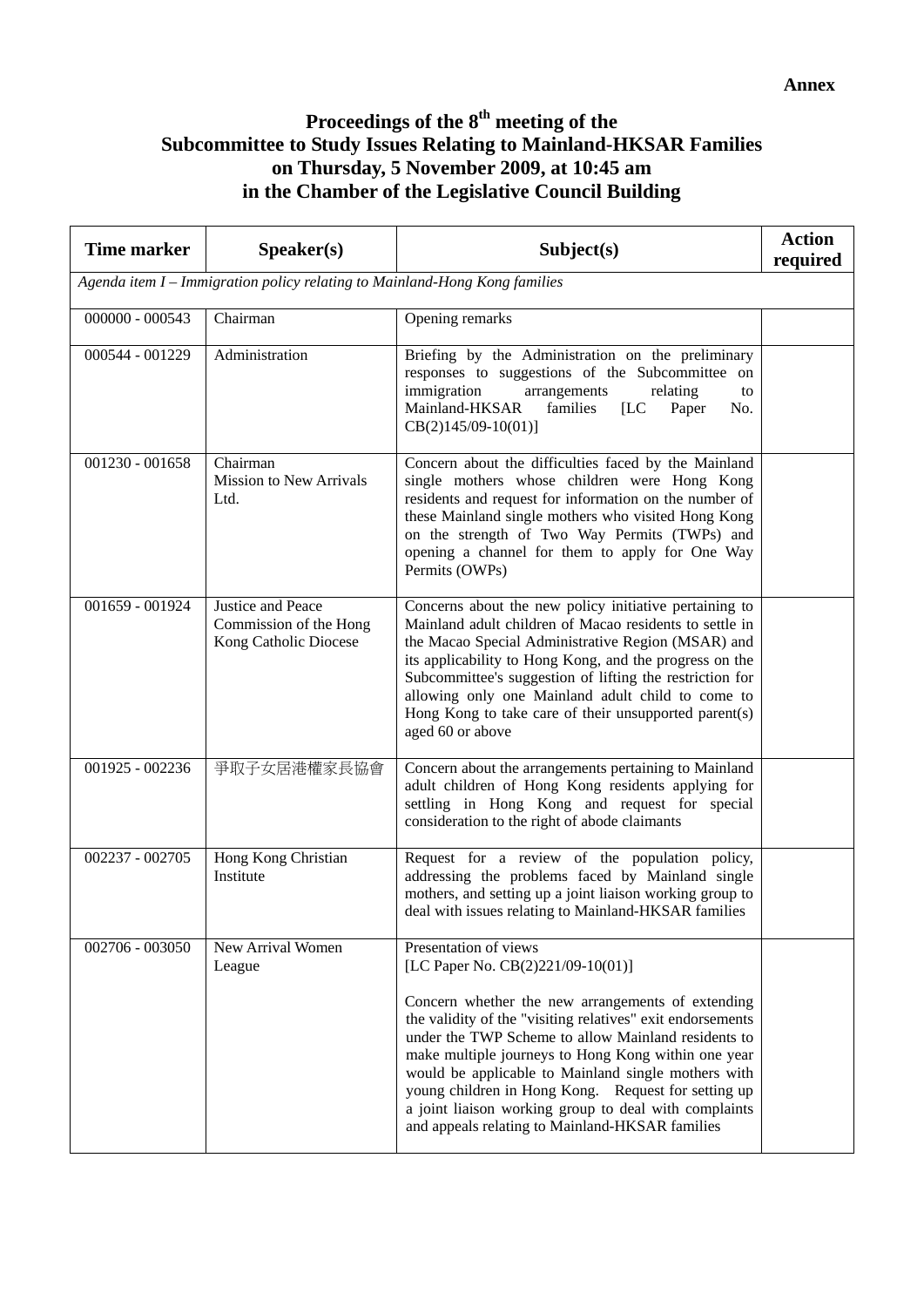| <b>Time marker</b> | Speaker(s)                                                               | Subject(s)                                                                                                                                                                                                                                                               | <b>Action</b><br>required |
|--------------------|--------------------------------------------------------------------------|--------------------------------------------------------------------------------------------------------------------------------------------------------------------------------------------------------------------------------------------------------------------------|---------------------------|
| 003051 - 003358    | 關注中港家庭權利聯席                                                               | Presentation of views<br>[LC Paper No. CB(2)207/09-10(01)]                                                                                                                                                                                                               |                           |
|                    |                                                                          | Request for $-$                                                                                                                                                                                                                                                          |                           |
|                    |                                                                          | conducting a survey on how many non-Hong<br>(a)<br>Kong permanent residents parents of Hong Kong<br>born babies planned to settle in Hong Kong;                                                                                                                          |                           |
|                    |                                                                          | (b)<br>opening a channel for Mainland single mothers of<br>Hong Kong residents under the OWP Scheme;                                                                                                                                                                     |                           |
|                    |                                                                          | setting up a joint liaison working group to handle<br>(c)<br>issues relating to Mainland-HKSAR families; and                                                                                                                                                             |                           |
|                    |                                                                          | continuation of work of the Subcommittee<br>(d)                                                                                                                                                                                                                          |                           |
| 003359 - 003708    | Mainland-Hong Kong<br><b>Families Rights</b><br>Association              | Presentation of views<br>[LC Paper No. CB(2)207/09-10(02)]                                                                                                                                                                                                               |                           |
|                    |                                                                          | Request for $-$                                                                                                                                                                                                                                                          |                           |
|                    |                                                                          | an account of the Security Bureau (SB)'s<br>(a)<br>discussion with the Mainland authorities on<br>opening a channel for Mainland single mothers<br>with young children in Hong Kong to apply for<br>OWPs;                                                                |                           |
|                    |                                                                          | further shortening the OWP waiting time for<br>(b)<br>separated spouses; and                                                                                                                                                                                             |                           |
|                    |                                                                          | clarifying whether Mainland single mothers of<br>(c)<br>Hong Kong residents were within the category of<br>"special<br>circumstances"<br>the<br>under<br>new<br>multiple-entry<br>arrangements<br>for<br>one-year<br>"visiting relatives" exit endorsements              |                           |
| 003709 - 004047    | Hong Kong Association for<br>the Survivors of Women<br>Abuse (Kwan Fook) | Concern about the difficulties faced by Mainland single<br>mothers who were not eligible for applying for OWPs<br>due to the fact that their spouses (who were Hong Kong<br>residents) were dead or they were divorced;                                                  |                           |
|                    |                                                                          | Expressing dissatisfaction at the Administration's lack<br>of efforts in extending their duration of stay within its<br>remit                                                                                                                                            |                           |
| 004048 - 004314    | 風雨同路                                                                     | Concern that under the existing mechanism, the limits<br>of stay of some Mainland single mothers on TWPs<br>were 14 days only, and about the meaning of "special<br>circumstances" for approving the "visiting relatives"<br>exit endorsements under the new arrangement |                           |
| 004315 - 004647    | 居留權大學                                                                    | Concern about the progress of allowing Mainland adult<br>children of Hong Kong residents to settle in Hong Kong<br>under the OWP Scheme, and request for continuation of<br>work of the Subcommittee                                                                     |                           |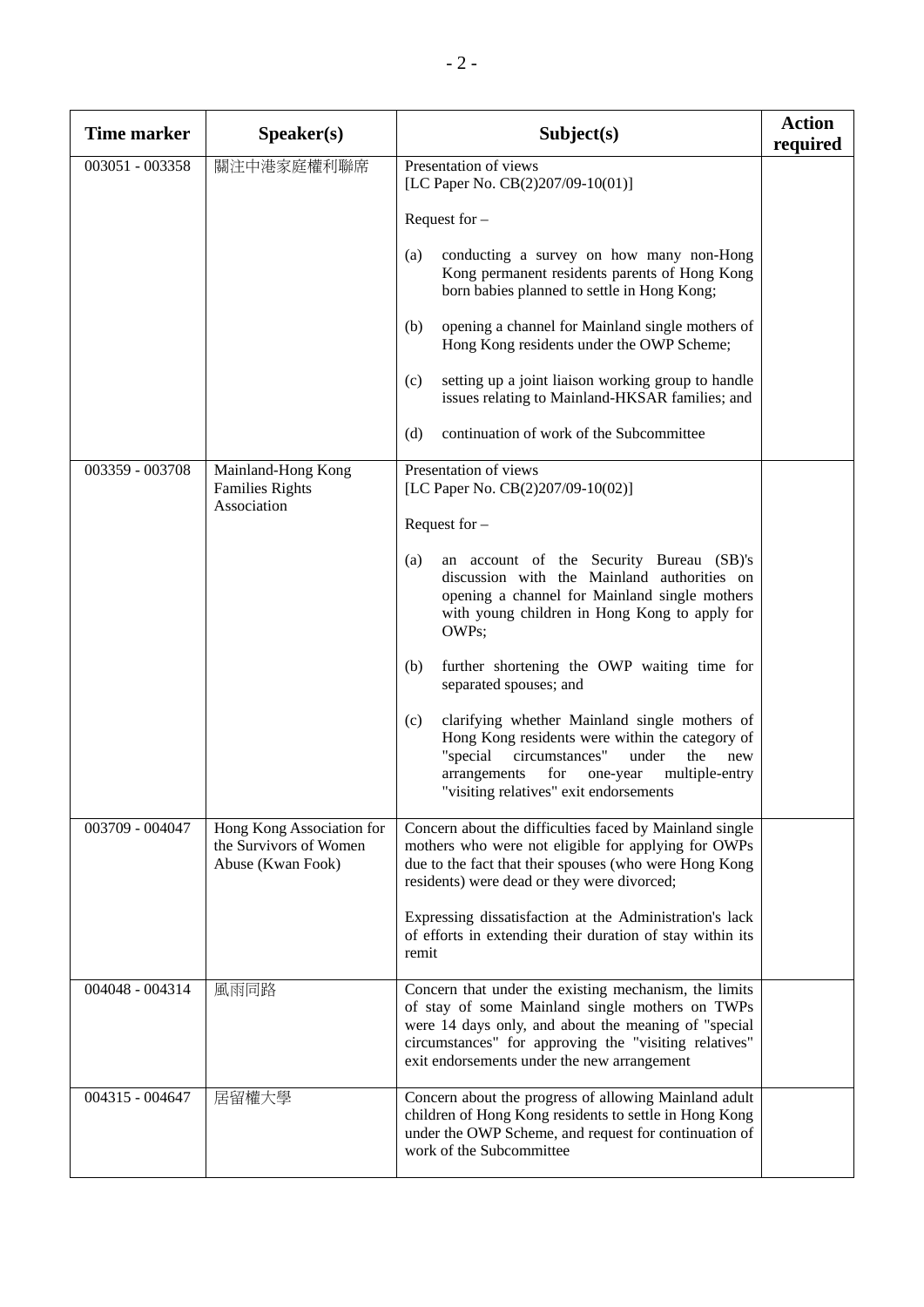| <b>Time marker</b> | Speaker(s)                                               | Subject(s)                                                                                                                                                                                                                                                                                                                                                                                                                                                                                                                                                                                                                                                                                                                                                                                                                                                                                                                                                                                                                                                                                                                                                                                                                                                                                                                                                                                                                                                                                                                                                                                             | <b>Action</b><br>required |
|--------------------|----------------------------------------------------------|--------------------------------------------------------------------------------------------------------------------------------------------------------------------------------------------------------------------------------------------------------------------------------------------------------------------------------------------------------------------------------------------------------------------------------------------------------------------------------------------------------------------------------------------------------------------------------------------------------------------------------------------------------------------------------------------------------------------------------------------------------------------------------------------------------------------------------------------------------------------------------------------------------------------------------------------------------------------------------------------------------------------------------------------------------------------------------------------------------------------------------------------------------------------------------------------------------------------------------------------------------------------------------------------------------------------------------------------------------------------------------------------------------------------------------------------------------------------------------------------------------------------------------------------------------------------------------------------------------|---------------------------|
| 004648 - 005014    | <b>Christian Action</b>                                  | whether<br>of<br>Concern<br>the<br>new<br>arrangements<br>one-year-multiple-entry under the TWP Scheme was<br>applicable to Mainland single mothers of Hong Kong<br>residents, and request for relaxing the "eligibility<br>points" for OWP application of separated spouses with<br>young children below 12 in Hong Kong                                                                                                                                                                                                                                                                                                                                                                                                                                                                                                                                                                                                                                                                                                                                                                                                                                                                                                                                                                                                                                                                                                                                                                                                                                                                              |                           |
| 005015 - 005345    | <b>Coalition of Population</b><br>Policy Concerned Group | View that the Administration placed too much emphasis<br>on economic considerations in formulating the<br>policy,<br>for<br>population<br>and<br>request<br>adopting<br>complementary measures to support the newly arrived<br>children of Hong Kong residents, relaxation of OWP<br>application of separated spouses and continuation of<br>work of the Subcommittee                                                                                                                                                                                                                                                                                                                                                                                                                                                                                                                                                                                                                                                                                                                                                                                                                                                                                                                                                                                                                                                                                                                                                                                                                                  |                           |
| 005346 - 005724    | The Association for<br><b>Family Reunions</b>            | Concern that the limits of stay of some Mainland single<br>mothers on TWPs were as short as 14 days;<br>Request for allocation of the unused OWP quota to<br>families in need so as to facilitate family reunion                                                                                                                                                                                                                                                                                                                                                                                                                                                                                                                                                                                                                                                                                                                                                                                                                                                                                                                                                                                                                                                                                                                                                                                                                                                                                                                                                                                       |                           |
| $005725 - 010211$  | Chairman<br>Administration                               | The Administration's response that -<br>the HKSAR Government had time and again<br>(a)<br>reflected to the Mainland authorities calls for<br>opening a channel for Mainland adult children to<br>reunite with their parents in Hong Kong. The<br>Central Government had indicated to the HKSAR<br>Government that the policy initiative to be<br>implemented to cater for Mainland adult children<br>of Macao residents to settle in MSAR, would in<br>general be applicable to Hong Kong. As the<br>details of arrangements were yet to be finalised<br>and announced, the claims and reports that the<br>arrangements were applicable to Mainland adult<br>children aged below 22 were speculations only;<br>the new arrangements for multiple-entry "visiting<br>(b)<br>relatives"<br>exit<br>endorsements<br>would<br>be<br>implemented in late December 2009. While the<br>details of the arrangements were yet to be<br>finalised, to its understanding, Mainland residents<br>with spouses and young children in Hong Kong<br>could apply for such endorsements. Other types<br>of applicants, such as Mainland single mothers<br>whose spouses (who were Hong Kong residents)<br>were dead or they were divorced, and with young<br>children in Hong Kong, would also be considered<br>having regard to their individual circumstances;<br>and<br>the Mainland authorities had indicated that they<br>(c)<br>would consider applications for Mainland<br>household registration by Hong Kong residents<br>(including children born to Mainland residents in<br>Hong Kong) on individual merits |                           |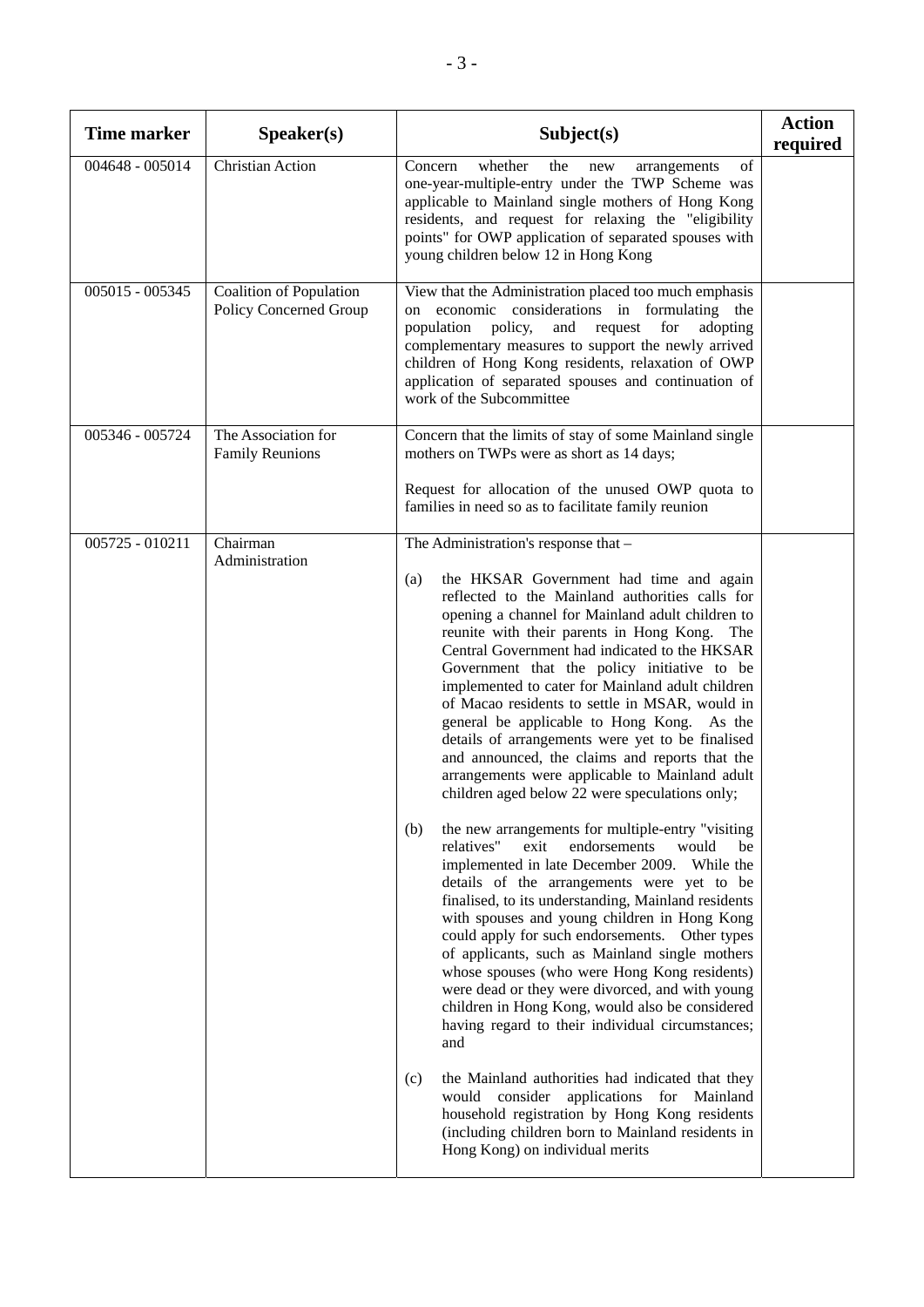| <b>Time marker</b> | Speaker(s)                                       | Subject(s)                                                                                                                                                                                                                                                                                                                                                                                                                                                                                                                                                                                               | <b>Action</b><br>required   |
|--------------------|--------------------------------------------------|----------------------------------------------------------------------------------------------------------------------------------------------------------------------------------------------------------------------------------------------------------------------------------------------------------------------------------------------------------------------------------------------------------------------------------------------------------------------------------------------------------------------------------------------------------------------------------------------------------|-----------------------------|
| $010212 - 010840$  | Mr WONG Kwok-hing<br>Chairman<br>Administration  | Welcoming the new arrangements regarding<br>the<br>extension of validity of the "visiting relatives" exit<br>endorsements, Mr WONG Kwok-hing requested the<br>Administration to -<br>provide further details of the new arrangements,<br>(a)<br>such as the number of entries in each year and the<br>limits of stay for each entry; and                                                                                                                                                                                                                                                                 |                             |
|                    |                                                  | consider, within its remit, exercising discretion to<br>(b)<br>extend the limits of stay for Mainland mothers on<br>TWPs whose endorsements would soon expire so<br>that they could stay at Hong Kong until the<br>commencement of the new arrangements                                                                                                                                                                                                                                                                                                                                                  | <b>Admin to</b><br>consider |
|                    |                                                  | The Administration's response that -                                                                                                                                                                                                                                                                                                                                                                                                                                                                                                                                                                     |                             |
|                    |                                                  | the above-mentioned "visiting relatives" exit<br>(a)<br>endorsements would be valid for making multiple<br>trips to Hong Kong within one year; and                                                                                                                                                                                                                                                                                                                                                                                                                                                       |                             |
|                    |                                                  | the HKSAR Government had from time to time<br>(b)<br>exercised discretion to allow TWPs holders to<br>extend their limits of stay having regard to<br>individual circumstances.<br>Each case was<br>considered on its own merits                                                                                                                                                                                                                                                                                                                                                                         |                             |
| 010841 - 011600    | Mr LEUNG Yiu-chung<br>Chairman<br>Administration | In the light of little progress made regarding the<br>recommendations of the Subcommittee, Mr LEUNG<br>Yiu-chung requested the Administration to give an<br>account of its discussions with the Mainland authorities<br>and consider setting up a joint liaison working group                                                                                                                                                                                                                                                                                                                            |                             |
|                    |                                                  | The Administration's response that upon receipt of the<br>Subcommittee's suggestions in June 2009, SB had<br>promptly reflected the suggestions to the Mainland<br>authorities though it could not disclose the details of<br>discussion. The Secretary for Security (S for S) had<br>exchanged views on the matters with the officials of the<br>Public Security Bureau of the Mainland during his visit<br>to Beijing in September 2009 and another meeting was<br>being arranged, hopefully before the end of 2009.<br>This apart, they also exchanged views through<br>exchanges of correspondences. |                             |
| 011601 - 012337    | Ms Audrey EU<br>Chairman<br>Administration       | Expressing disappointment at the lack of concrete<br>progress in respect of the eight recommendations made<br>by the Subcommittee in June 2009                                                                                                                                                                                                                                                                                                                                                                                                                                                           |                             |
|                    |                                                  | The Administration's response that S for S and officials<br>of SB and Immigration Department had from time to<br>time exchanged views with the Mainland authorities on<br>different occasions.<br>It was noteworthy that from<br>January to September 2009, of the 150 daily OWP<br>quota, 140 OWPs on average were used. This showed<br>a higher utilisation rate of the OWP quota. While the<br>Administration would continue to actively discuss with<br>the Mainland authorities the arrangements so as to<br>allow Mainland adult children to settle in Hong Kong,                                  |                             |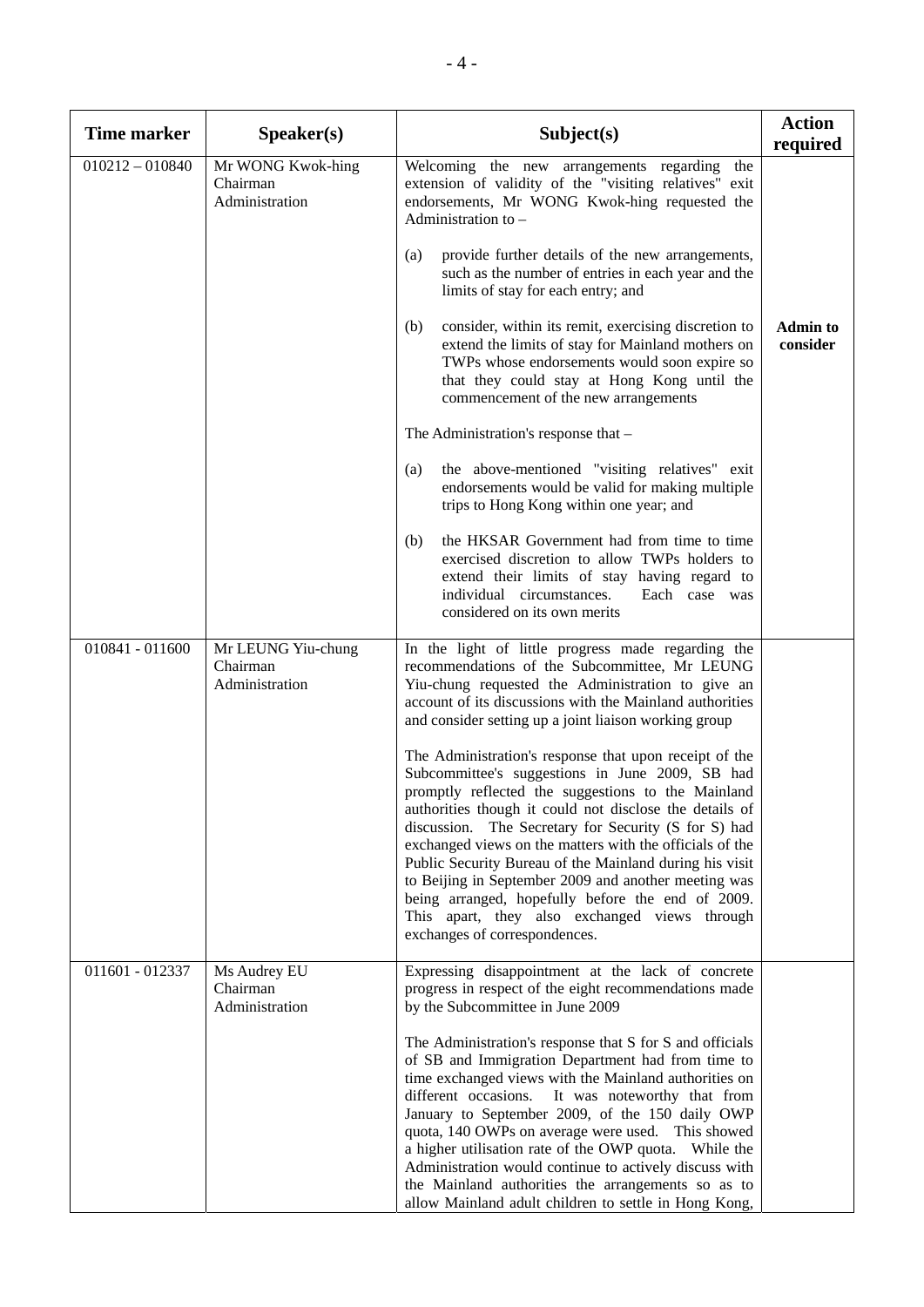| <b>Time marker</b> | Speaker(s)                                                 | Subject(s)                                                                                                                                                                                                                                                                                                                                                                                                                                                                                                                                                                                                                                                                                                                                                                                                                                                                                                                                                                                                                                                                                                                                                                                                                                                                                                                                                                                                                                                                                                                                    | <b>Action</b><br>required |
|--------------------|------------------------------------------------------------|-----------------------------------------------------------------------------------------------------------------------------------------------------------------------------------------------------------------------------------------------------------------------------------------------------------------------------------------------------------------------------------------------------------------------------------------------------------------------------------------------------------------------------------------------------------------------------------------------------------------------------------------------------------------------------------------------------------------------------------------------------------------------------------------------------------------------------------------------------------------------------------------------------------------------------------------------------------------------------------------------------------------------------------------------------------------------------------------------------------------------------------------------------------------------------------------------------------------------------------------------------------------------------------------------------------------------------------------------------------------------------------------------------------------------------------------------------------------------------------------------------------------------------------------------|---------------------------|
|                    |                                                            | the suggestion of opening a channel for Mainland<br>parents of Hong Kong residents to apply for OWPs<br>would have profound long-term effects on many fronts<br>to the society and necessitated thorough deliberation<br>The Administration was requested to give an account of<br>its discussion with Mainland authorities on the<br>Subcommittee's recommendations, including the rank<br>of the responsible officials of Hong Kong Government<br>and the Mainland authorities, and provide up-to-date<br>figures in respect of the daily utilisation of OWP quotas                                                                                                                                                                                                                                                                                                                                                                                                                                                                                                                                                                                                                                                                                                                                                                                                                                                                                                                                                                         | <b>Admin</b>              |
| 012338 - 013048    | Mr WONG Sing-chi<br>Administration<br>Chairman             | Concerns on whether -<br>(a)<br>age limit would be imposed on the arrangements<br>pertaining to Mainland adult children of Macao<br>residents applying for settlement in MSAR and<br>its applicability to Hong Kong;<br>Mainland adult children with old parents in Hong<br>(b)<br>Kong fell into the category of "special<br>circumstances" under the new arrangements of<br>the one-year multiple-entry "visiting relatives"<br>exit endorsements; and<br>the waiting time for OWPs for separated spouses<br>(c)<br>could be further shortened to three years<br>The Administration's response that -<br>as explained earlier, the arrangements to cater for<br>(a)<br>Mainland adult children of Macau residents to<br>settle in MSAR, which in general would be<br>applicable to Hong Kong, but details were yet to<br>be finalised and announced;<br>as regards the multiple-entry "visiting relatives"<br>(b)<br>exit endorsements, it would reflect members'<br>views to the Mainland authorities that Mainland<br>adult children with unsupported old parents in<br>Hong Kong should also be eligible for applying<br>for the endorsements; and<br>as far as OWPs were concerned, the waiting time<br>(c)<br>for Guangdong separated spouses had been<br>shortened from six to seven years prior to 2005 to<br>four years currently. Since the utilisation of<br>daily quota of OWPs had been as high as 140<br>from January to September 2009, the idea of<br>further shortening the waiting time required<br>thorough consideration |                           |
| 013049 - 013938    | Mr Albert HO<br>Administration<br>Chairman<br>Ms Audrey EU | View that the population policy was predominated by<br>economic considerations which was reflected in the<br>different criteria for making application under the<br>Quality Migrant Admission Scheme and the OWP<br>Scheme. The Administration should, base on humane<br>considerations, actively discuss with the Mainland<br>authorities opening a channel for Mainland single                                                                                                                                                                                                                                                                                                                                                                                                                                                                                                                                                                                                                                                                                                                                                                                                                                                                                                                                                                                                                                                                                                                                                              |                           |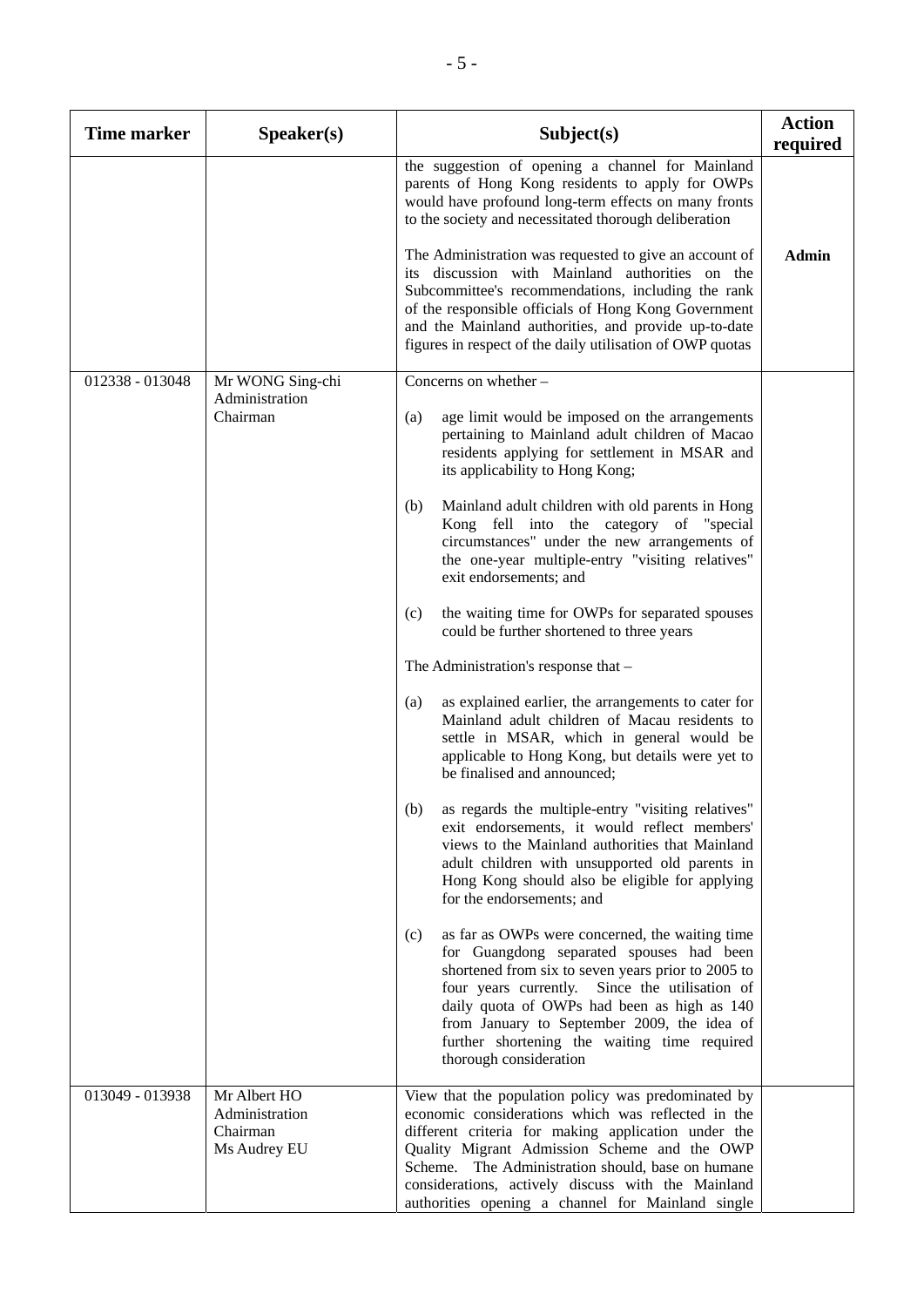| <b>Time marker</b> | S <sub>p</sub> eaker(s)                          | Subject(s)                                                                                                                                                                                                                                                                                                                                                                                                                                                                                                                                                                                                                                                                                                                                                                                                                                                                                                                                                                                                              | <b>Action</b><br>required |
|--------------------|--------------------------------------------------|-------------------------------------------------------------------------------------------------------------------------------------------------------------------------------------------------------------------------------------------------------------------------------------------------------------------------------------------------------------------------------------------------------------------------------------------------------------------------------------------------------------------------------------------------------------------------------------------------------------------------------------------------------------------------------------------------------------------------------------------------------------------------------------------------------------------------------------------------------------------------------------------------------------------------------------------------------------------------------------------------------------------------|---------------------------|
|                    |                                                  | mothers with young children in Hong Kong to apply for<br><b>OWPs</b><br>The Administration's response that over 50 000 OWPs<br>were used per year to facilitate Mainland residents to<br>settle in Hong Kong for the purpose of family reunion.<br>The Administration had from time to time exchanged<br>views with the Mainland authorities to facilitate family<br>reunion. Notably, progress had been made in respect<br>of the arrangements pertaining to Mainland adult<br>children of Hong Kong residents applying for<br>settlement in Hong Kong under the OWP Scheme, and<br>the relaxation of validity of the "visiting relatives" exit<br>endorsements. As regards other suggestions made by<br>the Subcommittee, the Administration would continue<br>to exchange views with the Mainland authorities and<br>revert to the Subcommittee further in due course                                                                                                                                                |                           |
| 013939 - 014441    | Mr CHEUNG Kwok-che<br>Chairman<br>Administration | Request for opening a channel for Mainland single<br>mothers to apply for settlement in Hong Kong, and<br>allowing more than one Mainland adult child to come<br>to Hong Kong to take care of their unsupported<br>parent(s) who aged 60 or above<br>The Administration's response that opening a channel<br>for Mainland single mothers to settle in Hong Kong<br>was a complicated issue that required further<br>consideration, whereas allowing the second Mainland<br>adult child to come to Hong Kong to take care of their<br>unsupported parent(s) should be dealt with in the light<br>of the new arrangements pertaining to Mainland adult<br>children of Hong Kong residents applying settlement in<br>Hong Kong, of which details were yet to be finalised<br>The Administration was requested to, as far as<br>practicable, provide information on the number of cases<br>in which discretion was granted to approve Mainland<br>single mothers with young children in Hong Kong to<br>settle in Hong Kong | <b>Admin</b>              |
| 014442 - 015030    | Ms Cyd HO<br>Chairman<br>Administration          | Dissatisfaction at the Administration's inhuman acts<br>pertaining to the prosecution of the daughter of a<br>Mainland mother, who was arrested for overstay but<br>was unsupported in the Mainland, on the ground that<br>the defendant had instigated others to overstay<br>The Administration's response that there was a need to<br>strike a balance between facilitating family reunion and<br>upholding<br>effective immigration<br>control.<br>In<br>considering<br>instituting<br>prosecution<br>action,<br>the<br>prosecution would take into account factors such as the<br>seriousness of the offence and duration of overstay                                                                                                                                                                                                                                                                                                                                                                               |                           |
| 015031 - 015135    | Chairman<br>Ms Audrey EU<br>Administration       | Motion moved by Ms Audrey EU was carried                                                                                                                                                                                                                                                                                                                                                                                                                                                                                                                                                                                                                                                                                                                                                                                                                                                                                                                                                                                |                           |